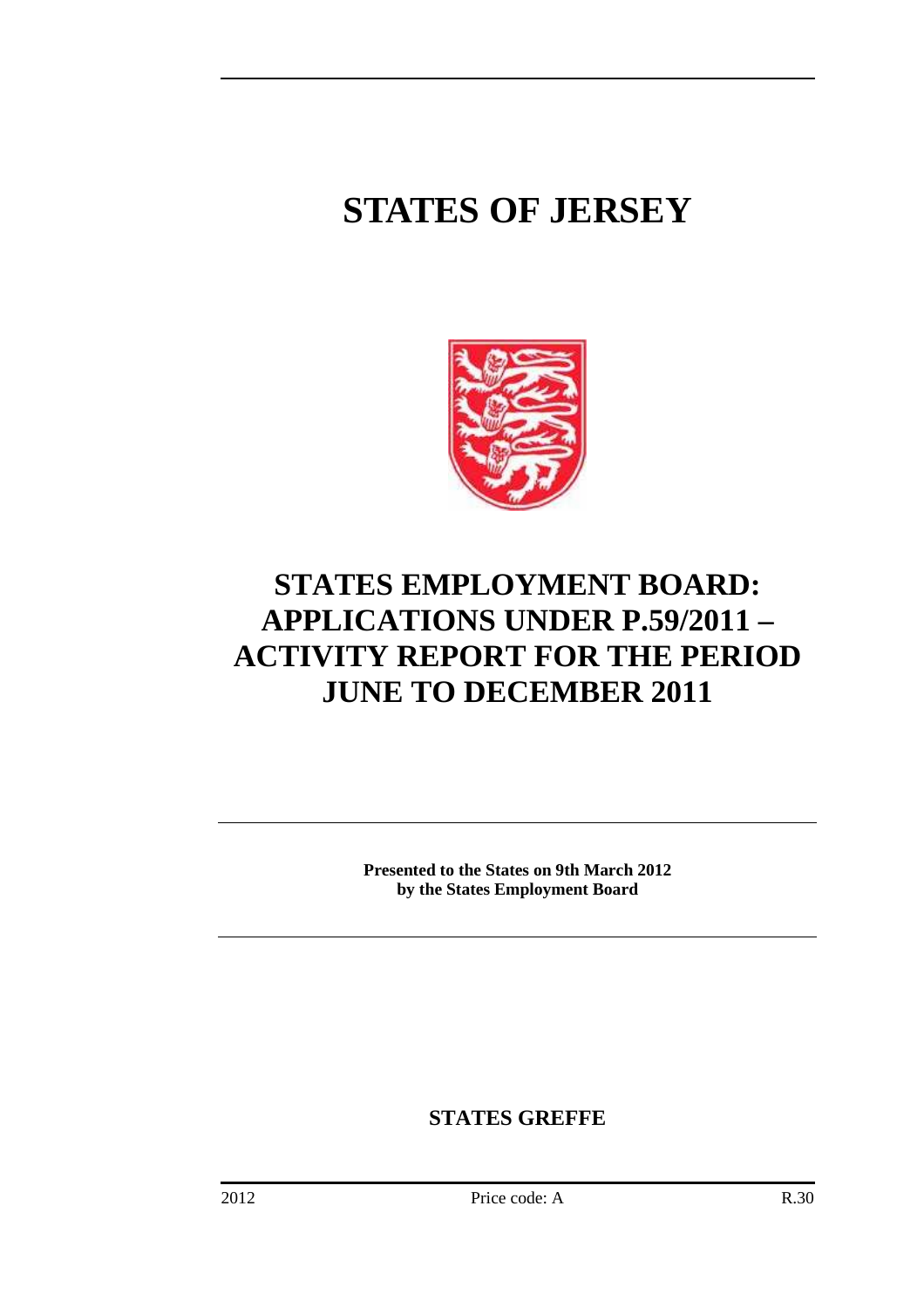#### **REPORT**

#### **Background**

In response to the adoption by the States of P.59/2011, which requires a quarterly report to be submitted to States members, this report outlines the work that has been carried out in this area. This is the first report, having allowed for the procedures to become established and changes in the States Employment Board (SEB) membership in the latter part of 2011; and from now on will revert to quarterly reporting.

P.59/2011 identified the need for a process to be used when all posts at Civil Service Grade 15 equivalent and above are to be replaced, or where there is a significant change to an existing senior post that fits into this category. This process has now been in place since June 2011.

Departments are required to lodge P.59/2011 requests for formal approval to the SEB, and where recruitment to a post is necessary this cannot be undertaken until SEB approval has been given. The Jersey Appointments Commission has been appropriately engaged in recruitment to these posts once approval has been given by the SEB. The SEB has been mindful of the need to ensure adequate provision is made for succession planning when giving approval to applications.

Each P.59/2011 application has to be supported by a full job description, person specification, organisation chart and, where appropriate, a current job evaluation. Salary data, including any benchmarking data, is provided to ensure informed approval is made by the SEB.

### **Activity Report June – December 2011**

In this period a total of 15 applications under P.59/2011 were made to the SEB for approval (see attached table for reference and detail). There were no applications in November or December. Fourteen applications were approved and one was refused.

Appointments were made in all instances within the approved salary range. All applications, with the exception of one, were existing posts, and only one was a new post, albeit created from the amalgamation of 2 existing posts.

In terms of method of appointment, 11 were recruited externally, 8 of these being additionally advertised in the U.K. One application was an existing appointment where the job role was re-evaluated and a new salary applied; 3 others were filled by internal candidates.

The rationale for payment in all cases was based on current job evaluation, relevant benchmarking information and prevailing market forces.

The SEB has requested that an analysis is undertaken of all applications received under P.59/2011 since the process was introduced, specifically to review succession planning, senior manager compensation structure, performance-related pay (PRP) and retention and recruitment planning (RRP). The purpose of this is to ensure there is a rebalance of recruitment off-Island against development of local talent. The review is due to report back to the SEB by July 2012.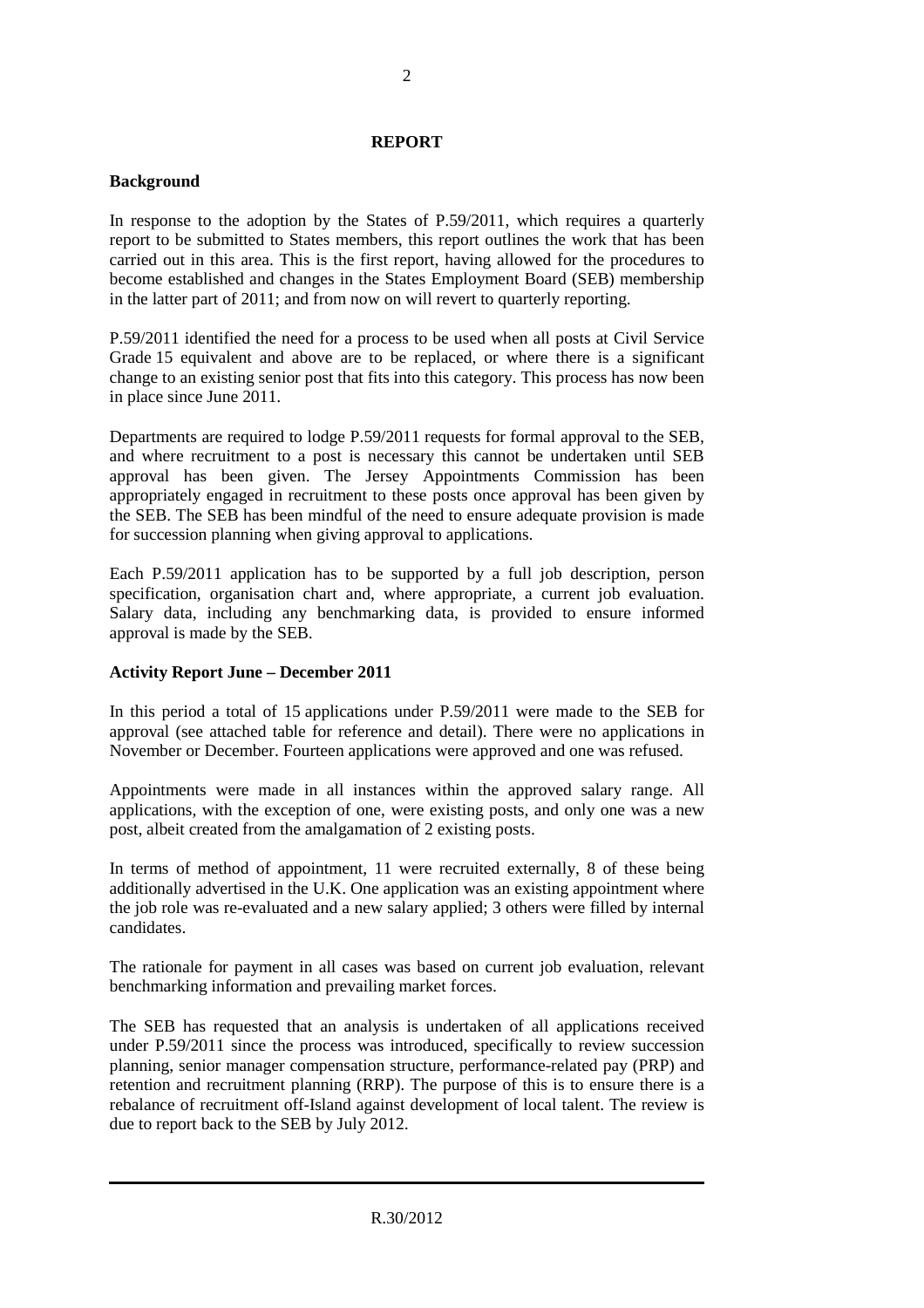| Department                 | Job Title                                                   | <b>Approved Salary</b><br>Range              | Rationale for Submission                                                | Approved<br><b>XIX</b> | Appointment<br>Method of<br>Approved)<br>$JAC*$ | Date considered by<br>SEB |
|----------------------------|-------------------------------------------------------------|----------------------------------------------|-------------------------------------------------------------------------|------------------------|-------------------------------------------------|---------------------------|
| <b>Chief Minister's</b>    | Health and Social Services<br>BSG - Senior Manager          | $£81,531 - £88,251$                          | Existing post, new appointment                                          | Υ                      | Recruitment<br>External                         | 30 September 2011         |
| Chief Minister's           | Assistant Law Draftsman                                     | £100,442 $-$ £109,394                        | Additional post for a 2 year period<br>to cover heavy demand on service | ≻                      | Recruitment<br>External                         | 30 September 2011         |
| Chief Minister's           | Assistant Law Draftsman                                     | £100,442 - £109,394                          | Additional post for a 2 year period<br>to cover heavy demand on service | ≻                      | Recruitment<br>External                         | 26 July 2011              |
| <b>Chief Minister's</b>    | $HR - States$ of<br>Director of I<br>Jersey                 | £120,000 $-$ £130,000                        | Existing post, new appointment                                          | Υ                      | Recruitment<br>External                         | 01 July 2011              |
| <b>Chief Minister's</b>    | Employment<br>Director of<br>Relations                      | $£95,000 - £105,000$                         | Re-evaluation of existing post<br>(reduction)                           | Υ                      | Recruitment<br>External                         | 28 October 2011           |
| Chief Minister's           | <b>HSD Human Resources</b><br>Director                      | $£95,000 - £105,000$                         | Re-evaluation of existing post, new<br>appointment                      | Υ                      | Recruitment<br>External                         | 01 July 2011              |
| Health and Social Services | Director of Operations                                      | £83,018 $-$ £100,499                         | Re-evaluation of post on<br>restructuring                               | ≻                      | appointment<br>Internal                         | 26 July 2011              |
| Health and Social Services | Medical Officer of Health                                   | + 2% on-call payment<br>£74,504 $-$ £135,930 | Existing position, new appointment                                      | ≻                      | Appointment<br>Internal                         | 26 July 2011              |
|                            |                                                             | and DPH supplement<br>(max, £158.957)        |                                                                         |                        |                                                 |                           |
| Health and Social Services | Finance Director                                            | $£100,000 - £120,000$                        | Existing post, new appointment                                          | ≻                      | appointment<br>Internal                         | 03 August 2011            |
| Health and Social Services | Interim Finance Director                                    | £850 p.d.                                    | Interim cover for existing post                                         | z                      | recruitment<br>External                         | 14 June 2011              |
| Health and Social Services | Director of System Redesign<br>& Delivery                   | £100,000 $-$ £120,000                        | New post, new appointment                                               | ≻                      | Appointment<br>External                         | 23 August 2011            |
| Health and Social Services | Medicine & Gastroenterology<br>Assistant Specialist - Acute | £86,145 $-$ £112,777                         | Re-evaluation of existing post, new<br>appointment                      | ≻                      | Recruitment<br>External                         | 23 August 2011            |
| Health and Social Services | Staff Grade in Anaesthetics<br>x <sub>2</sub> posts         | £58,259 - £106,362                           | Existing post, new appointment                                          | Y                      | Recruitment<br>External                         | 30 September 2011         |
| Health and Social Services | - General Surgery<br>Staff Grade                            | £64,906 - £118,497                           | Existing post, new appointment                                          | ≻                      | Recruitment<br>External                         | 23 August 2011            |
| Housing                    | <b>Chief Officer</b>                                        | £113,010                                     | Re-evaluation of existing post                                          |                        | Appointment,<br>recruitment<br>Existing<br>œ    | 23 August 2011            |

3

### **APPENDIX**